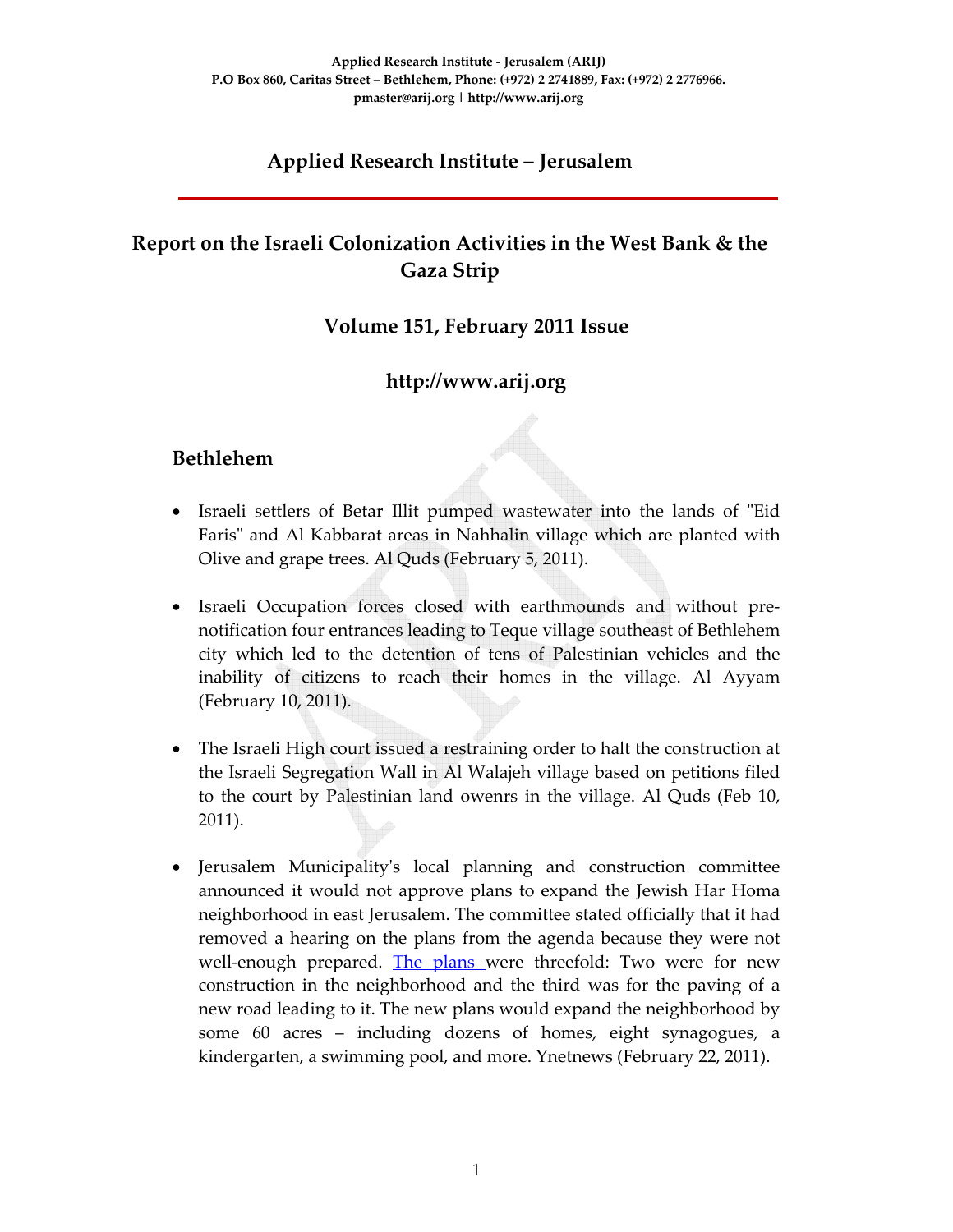• Israeli Occupation bulldozers uprooted 250 olive trees in Al Khallah area in Al Jabʹa village southwest of Bethlehem city owned by Musa Hamdan Mashaʹla, Abdel Rahim ʹAli At Tous, Muhammad Ahmad Abu Sabha and Izzat Abu Lateefa. The bulldozers loaded the trees onto trucks and transported them to Israel. The targeted area is 500 meters away from the illegal Israeli settlement of Beit 'Ayn. The Israeli occupation forces also uprooted 40 Olive trees in Mishmas area and other trees in Khallet Farawna area. Maannews (February 23, 2011).

### **Hebron**

- The Israeli Civil Administration issued a military order to confiscate 62.5 dunums of lands of Kherbit Brequt in Beit Ummer town north of Hebron city and other lands owned by Al Khader villagers to establish a religious school (Yeshiva in Hebrew). The plan aims to modify the use of land from agricultural area to an educational institution, in accordance with Article 24/20 of building laws and regulations of cities and Villages No. (79) of the year 1966. The lands are owned by Awad, Ikhlaiel and Sabarneh families. Maannews (February 1, 2011).
- Israeli settlers of Beit 'Ayn settlement uprooted more than 250 Olive saplings in Safa village north of Hebron city. Al Quds (February 15, 2011).
- The Israeli Occupation Authorities imposed a fine of 8236 NIS to release Tarqumyia Muncipality Vehicle which was confiscated on September 14, 2010 in Wadi Al Qalamoun area in Beit Ula town west of Hebron city. Al Quds (February 15, 2011).
- The Israeli Civil Administration handed residents of Kharas village west of Hebron city a military order to seize around 20 dunums of lands under the pretext of being vlassified as "State Land". Lands are owned by Khalil, Younis and Muhammad Abdel Ghani Al Hroub. The targeted lands are 300 meters away from the segregation wall and are planted with Olive and Almond trees. Al Quds (February 16, 2011).
- The Israeli Civil Administration raided Palestinian Farmers in Beit Ula west of Hebron city while there were working in their fields in al Jalamon area which is close to 'Ben Ari' stone crusher and hindered them from continuing working in their field under the pretext that the lands are ʺState Landsʺ. Wafa (February 18, 2011).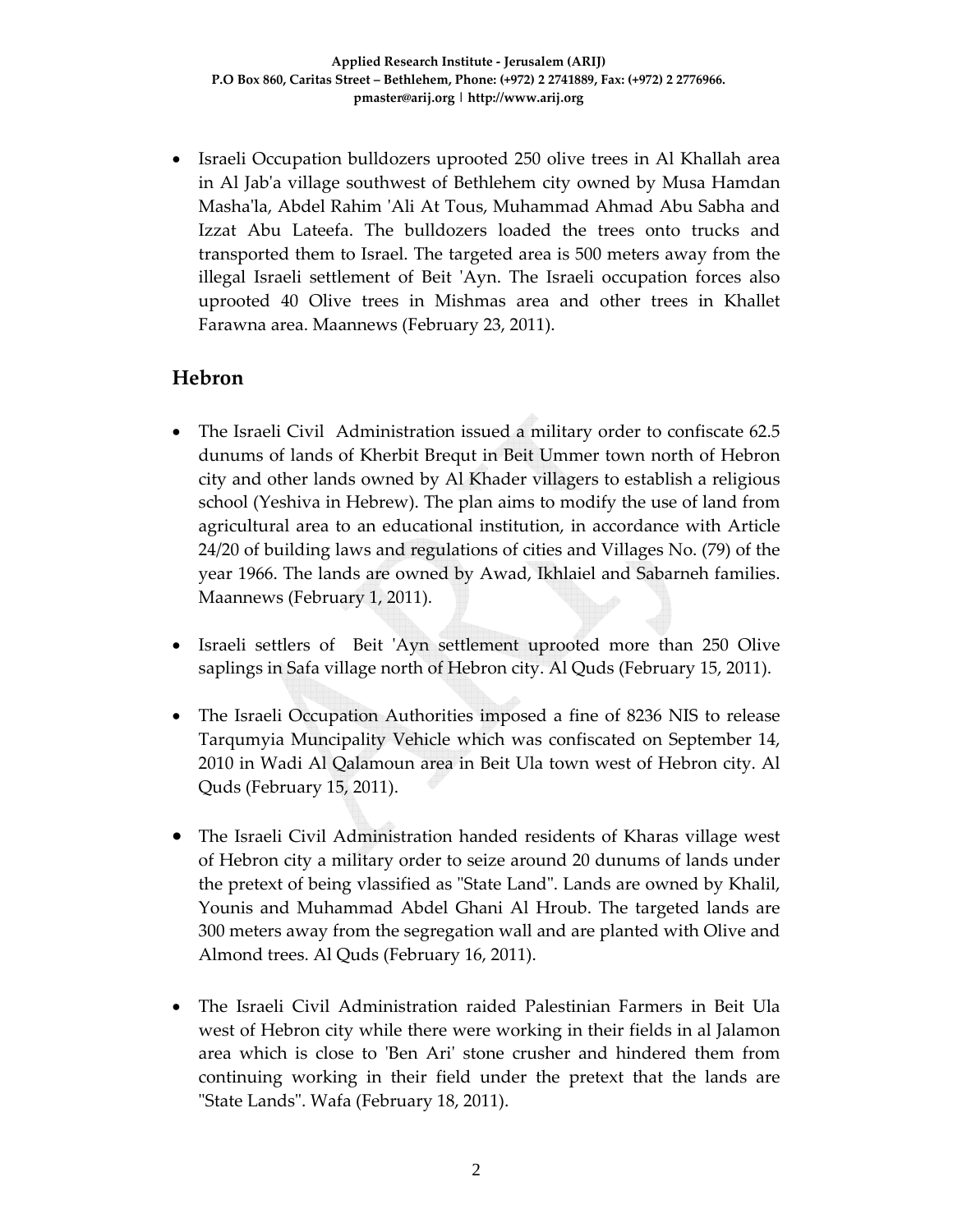- The Jewish community in Hebron suffered a setback when the Israeli Supreme Court ruled that Jews could not be given property which belonged to them in the city before 1948, and that they are also not entitled to be given any compensation for it. The assets include properties in the market area, at the Beit Hadassah compound, Beit Romano, Beit Hizkiya, Tel Rumeida and a plot nearby. Haaretz (February 18, 2011).
- The Israeli Occupation bullodzers demolished 5 water wells and agricultural rooms in Jouret Al Qammoun area west of Bani Naʹim town north of Hebron city under the pretext that the wells are located in Area ʺCʺ. Among owners, the following were known: Mahmoud Ahmad Manasra and Jamal Al Taweel. Al Ayyam (February 18, 2011).
- Resident Basam Hamdan was notified by the Israeli Civil Administration to halt the construction at his water well in Wadi Al Qalamoun area west of Beit Ula village in Hebron Governorate under the pretext that the area where the well is being built is classified by the Israeli "State Land". The ICA also confiscated an electric ‐‐‐‐ and an electric generator and a car and other equipments in the place. Al Ayyam (February 19, 2011).
- The Israeli Occupation forces delivered families in Beit Ula town west of Hebron city five military orders to demolish agricultural rooms under the pretext of lacking building permits. Threatened owners are Muhammad Abdel Rahim Al ʹAmla, Samir Ahmad Al ʹAmla, Yousif Khaled Nemer Al ʹAmla, Murad Ahmad Khaled Al ʹAmla and Asʹad Abdel Rahman Al ʹAmla. Wafa (February 21, 2011).
- The Israeli Occupation bulldozers demolished 8 residential tents giving shelter to almost 50 people and filled two water cisterns with earth and uprooted several olive trees and buried them under the dirt in Amniyr community north of Susya area east of Yatta town under the Israeli pretext that the community they are living on is state land and must be evacuated. It is worth mentioning that the demolished structures are 2 kilometers away from Susya settlement which is established on lands of Yatta town. Demolished structures are owned by Muhammad Hussein Al Jbour, Issa Hussein Al Jbour, Issa Badawi Al Jbour and Mahmoud Al Haj Al Jbour. Wafa (February 22, 2011).
- Israeli Occupation forces raided the house of Khaled Al Zagharna in Ar Ramadin village southwest of Hebron city. The IOF also surrounded the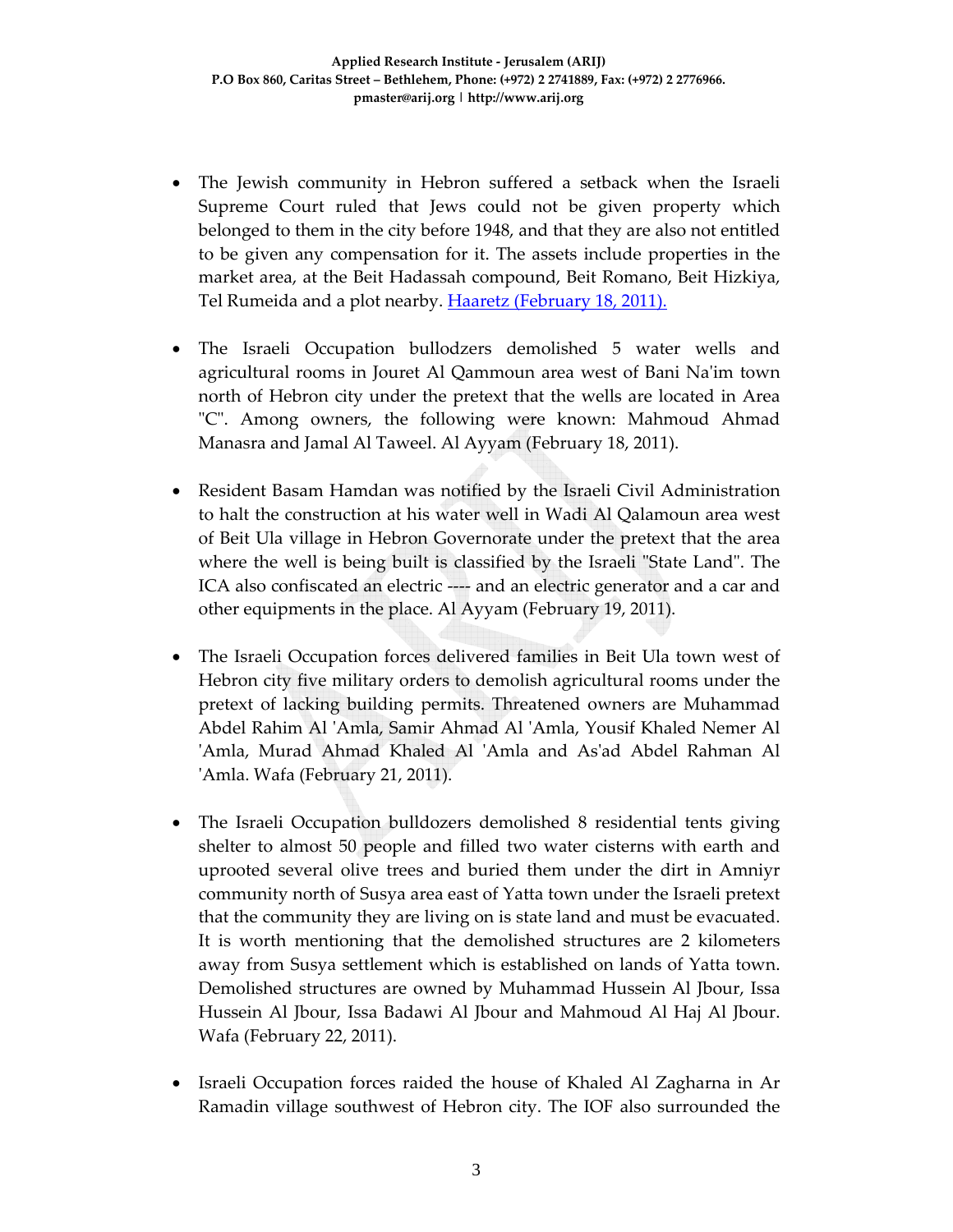house of Muhammad An Naqayra in the village. Al Ayyam (February 28, 2011).

### **Jerusalem**

- The Israeli Authorities are planning a plan to transfer Qalandyia airport to an Industrial zone. It is expected that the Maintaince office of the Israeli Muncipality of Jerusalem which is currently located in Givʹat Sahoul to be moved to the Industrial Zone in ʹAtarot area. Al Quds (February 5, 2011).
- The Israeli Jerusalem Municipal Planning and Construction Committee approved for deposit the plan to build two buildings (13 housing units) for Israeli settlers in the Sheikh Jarrah neighborhood (Shimon HaTzaddik in Hebrew) in east Jerusalem who already occupy four buildings in the neighborhood. The plan will now have to get final approval from the Ministry of Interiorʹs District Planning and Construction Committee. It is worth mentioning that according to the plan, two Palestinian buildings in the western part of the neighborhood will be demolished by the Israeli Muncipality to make room for the plan. **Ynetnews (February 7, 2011)**.
- The Israeli Jerusalem Municipal Planning and Construction Committee discussed the confiscation of more Palestinian lands south of Jerusalem city to construct a new road that will lead to Har Homa settlement (Abu Ghneim), south of Jeruslaem city. Al Quds (February 7, 2011).
- The Israeli Occupation Authorities issued a restraining order to evacuate Palestinian residents living Al Yamali Waqf land and take over the land and other commercial shops and buildings and a Mosque in Jerusalem Old City in preparation for implementing a colonial plan in the area. The land is owned by 15 Palestinian families and is 11.5 dunums of land. Al Ayyam (February 7, 2011).
- Nir Barakat, Mayor of Jerusalem has ratified a plan to construct a huge complex of commercial, educational and cultural buildings under the name of "Kiryat Hali'um in Jerusalem city. The complex will include 15 cinema houses, and fancy commercial stores on an area of 4000 square meters. February 10, 2011).
- The Israeli occupation Army has occupied the roof of a Palestinian building in East Jerusalem's Silwan city. The military order is effective until August 5, 2011, but the residents have been given 14 days to appeal.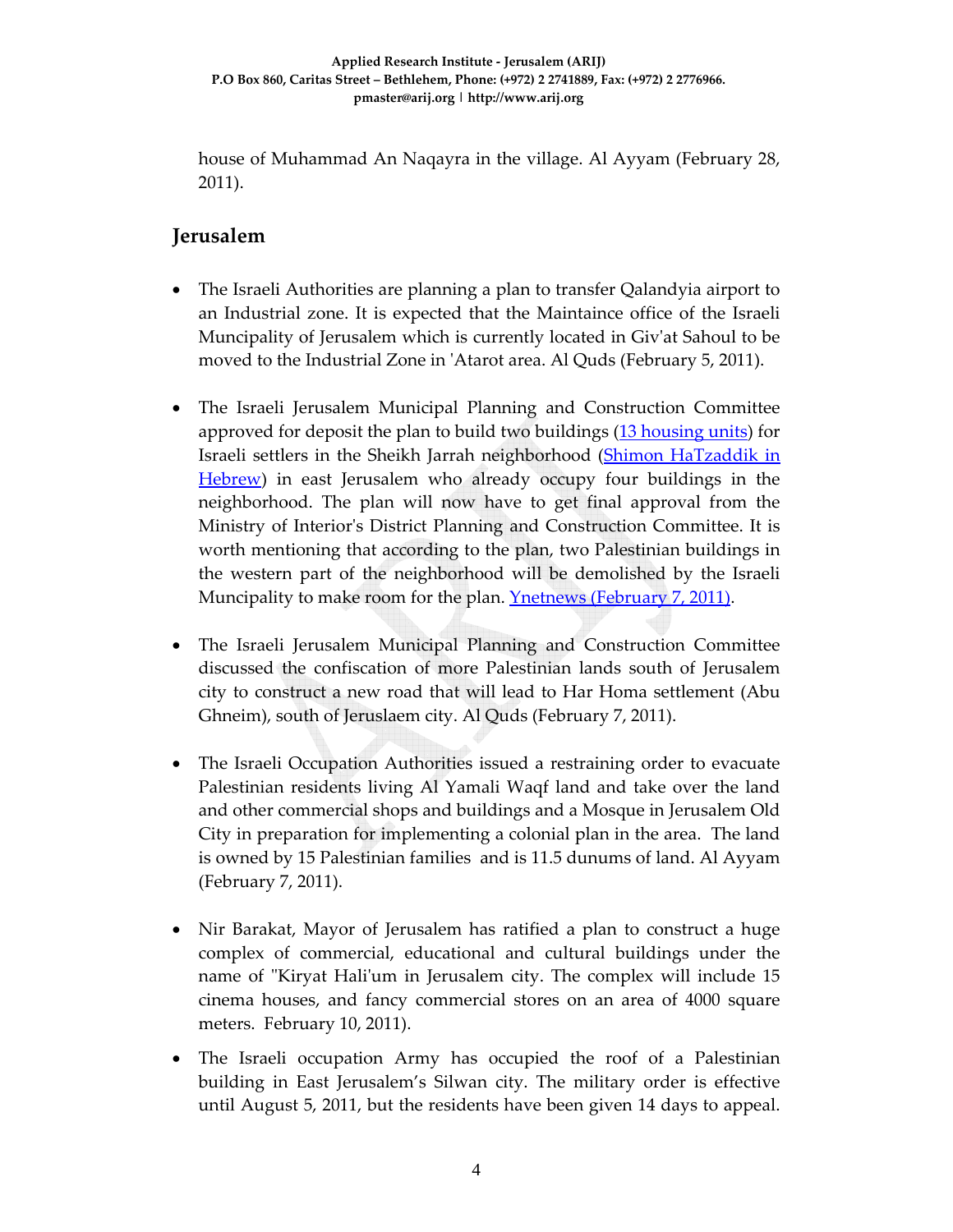They are prohibited from ascending to the building's roof. The army has taken the roof as a military posts since several months after a visit by the Israeli Minister of Interior to Silwan with intent to enhance the security of Jewish settlers, leading to a recent rise in clashes. The structure contains the Batn Al‐Hawa neighborhood's main mosque and the houses of seven Palestinian families. Al Quds (February 10, 2011)

- Israeli Land Authority issued a tender to build 212 housing units on 450 dunums of lands of lifta village west of Jerusalem in addition to commercial areas and tourist huts. Al Quds (February 12, 2011).
- Israeli Mayor, Nir Barakat, has designated 560 dunums of lands between the French Hill and Maʹale Adumim settlements as a site to dispose Dust and debris, on lands of ʹAnata and Al Isawiya lands in Jerusalem. Al Quds (February 12, 2011).
- The Israeli Committee for building and planning at the Municipality of Jerusalem ratified a colonial plan no. 8186 to build 64 housing units in Pisgat Zeʹev settlement and another 56 units in Ramot settlement and 34 housing units in Ramat Shlomo settlement north of Jerusalem city to expand it on the expense of Shuʹfat and Beit Hanina communities according to plan number 3412a. The committee also ratified the building of 19 new synagogue**s** in Har Homa settlement south of Jerusalem city. Samanews (February 14, 2011).
- The Israeli municipality of Jerusalem plans to construct an Israel Defense Forces army base that will house military colleges on Mount Scopus in Jerusalem, beyond the pre‐1967 war Green Line. The IDF colleges to be built on the potentially controversial base will include the command and staff school, the school for national security and the military academy that are currently located on the IDF base in Galil. Although the majority of the units at the Galil base are meant to be moved south as part of a plan to increase IDF presence in the Negev, the IDF, Jerusalem municipality and the Ministry of Defense agreed to move the colleges to the capital. Plans have already been set into motion, and the municipality has hired architect Eli Ilan to prepare the initial blueprints for the project. According to first draft of plans detailing the grounds of the base, it will be located on Mount Scopus, between the Mormon University and the Augusta Victoria Hospital, not far from Hebrew University. The base will encompass 32 dunums and will house learning institutes, a swimming pool, a gym and more. Haaretz (February 15, 2011).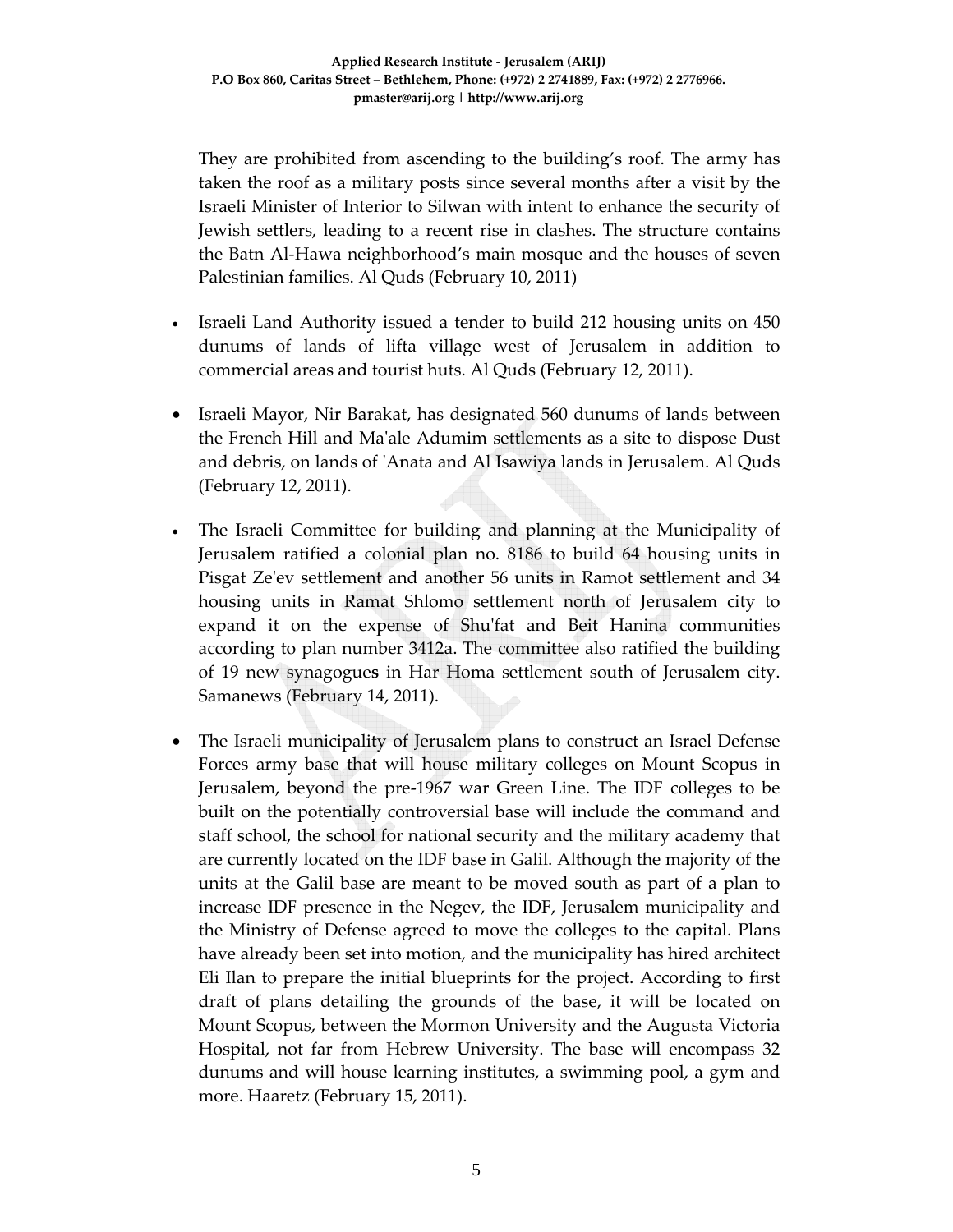- The Israeli Occupation bulldozers razed the lands of resident Naser Khalil Abu Taʹa in Ash Sheikh Jarrah neighbourhood in Jerusalem city. Al Quds (February 15, 2011).
- Israeli occupation authorities forced resident Ramzi Muhammad Shihada ʹAttoun in Sur Baher city to demolish 70 square meters of his house allegedly for being added to the house without a building permit. The house is inhabited by 7 family members. Al Quds (February 20, 2011).
- The Israeli Ministry of Housing and construction sold 1,400 units to Israeli settlers in East Jerusalem and the West Bank in 2010, a Palestinian researcher inside 1948‐occupied Palestine said. According to data gathered by Attorney Qais Nasser, a lecturer in planning, most of the units were sold in Modi'in (668), Har Homa (319), Ma'ale Adumim (101), Betar Illit (126) and Givʹat Ze'ev (78). The report says houses sold that year constitute 35 per cent of the total houses sold by the Housing Ministry. Hel also warned that the ministry is working to build and market around 5,000 new settlement units in Jerusalem and the West Bank, as well as develop structural plans to build around 3,300 new homes in Har Homa, Homat Shamuel, Ramot and Ramat Shlomo in Jerusalem. Al Ayyam (February 20, 2011).
- Israeli Forces raided six houses owned by 'Attoun family (Marwan, Musa, Muhammad, Munir, Thaer, and Raed) in Sur Baher city after breaking doorsʹ entrances and the office of Deputy Ahmad ʹAttoun. The Israeli Forces carried out a thorough inspection to the houses. Al Quds (February 22, 2011).
- The Israeli Jerusalem municipality issued 89 demolition orders in one week in a number of communities in Jerusalem city such as Beit Hanina, Shu'fat, Al Isawiya and Silwan. The orders targeted a building of 22 apartments in Beit Hanina city owned by Muhammad Hilal An Najjar. The building is called "Al 'Omara' Tower" and was targeted allegedly for being built without permits. Families were given a period of 10 days to object the orders. Among threatened families, the following were known: Zayd Zidan Al Husseini, Jamal Abu An Nada and Jameel Abu An Nada. Al Quds (February 28, 2011).

## **Ramallah**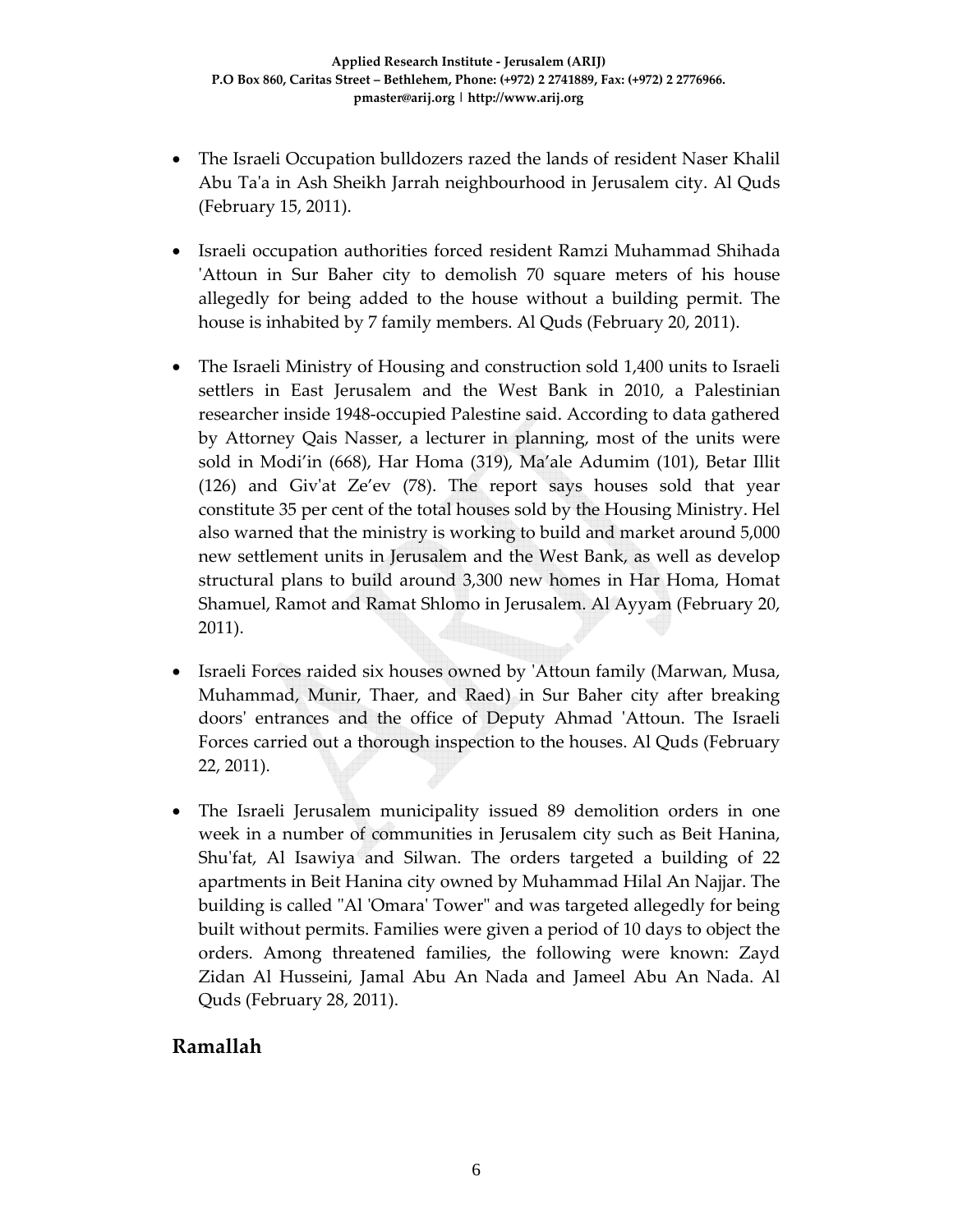- Israeli Setllers of Halmish settlement uprooted Olive saplings in Deir NItham and An Nabi Saleh village in Ramallah Governorate. The saplings were planted in the lands of the two village two months ago. Al Quds (February 15, 2011).
- Israeli soldiers manning Beit Iksa checkpoint detained tens of Palestinian cars and hinderd them from enetering the village or exiting from it. Al Ayyam (February 21, 2011).
- Israeli settlers of 'Adi 'Ad outpost established on lands of Al Mughayer village northeast of Ramallah city destroyed 150 dunums of lands planted with Wheat by spraying the crops with toxix Chemical Substances. Maannews (February 26, 2011).

### **Salfit**

- Israeli Occupation Bulldozers started razing vast areas of lands in Deir Sam'an area in Kafr Ad Deik village west of Salfit city. Al Ayyam (February 7, 2011).
- The Israeli bulldozers have been carrying out large scale bulldozing works throughout Kafr Ad Deik village for the sole purpose of expanding Eli Zahav, Bruchin and Peduel settlements. The current expansions are considered to be the largest in the settlements history. Bruchin and Peduel settlements are witnessing expansion on the expense of 200 dunums of Deir Ballut and Kafr Ad Deik villages; while Alei Zahav settlement located north of Kafr Ad Deik village is witnessing expansion at the expense of 100 dunums of lands of the aforementioned village plantd with Olive and other fruit trees. Al Quds (February 9, 2011). .
- Israeli occupation authorities delivered evacuation orders to five beduion families in Al Mahajer area west of Salfit city. The targeted families are ʹAli Muslim Suleiman Muhamadin, Nawwaf ʹAli Muslim Muhammadin, Muhammad Suleiman Odeh Al Azazmah and, ʹAkef ʹAli Muslim and Menwer Suleiman Odeh Al Azazmah. Al Ayyam (February 21, 2011).
- The Israeli Occupation Forces delivered Iskaka village council a warning to stop paving a 2 km long road in Al Harayeq area west of the village. Wafa (February 22, 2011).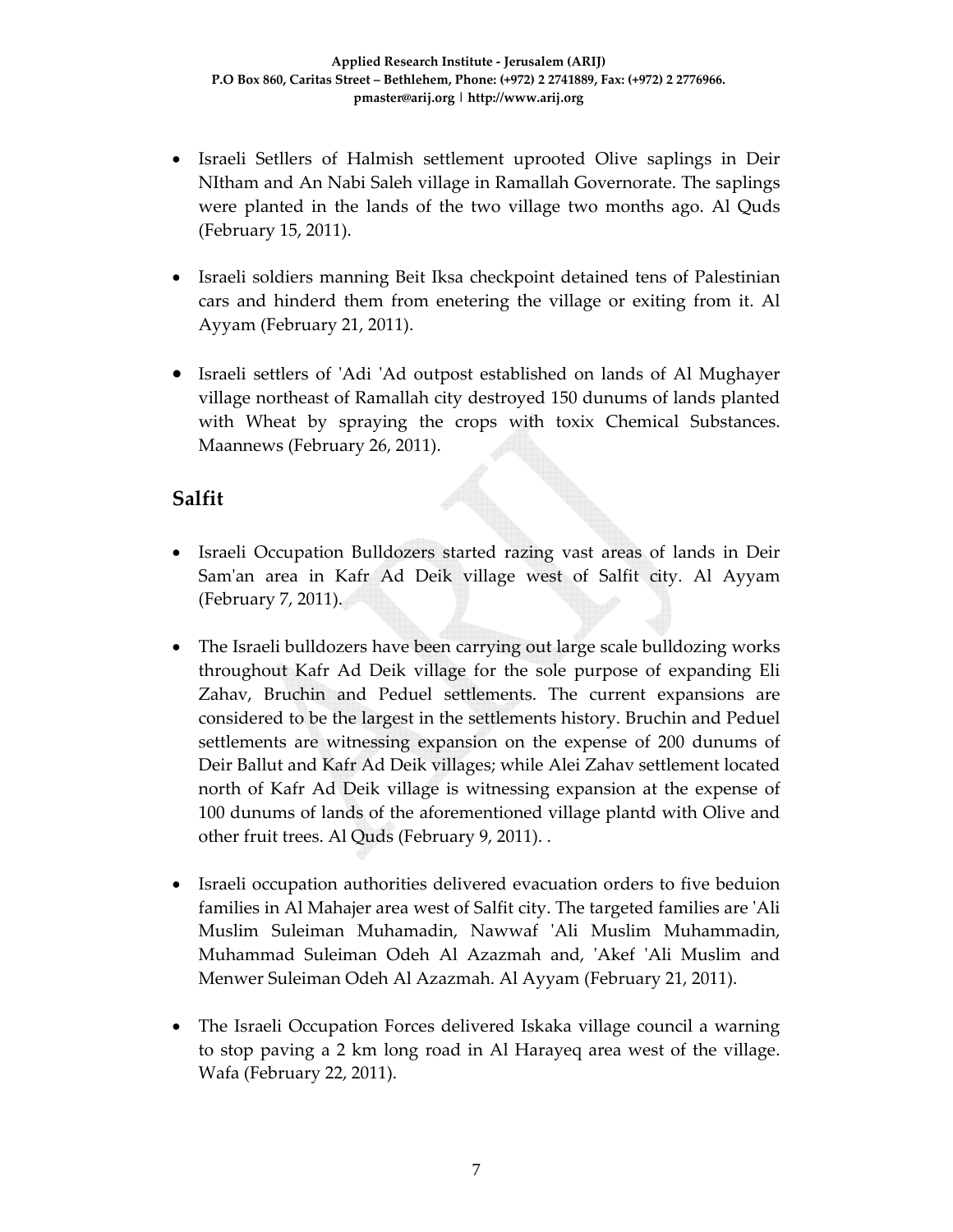• The Israeli Occupation bulldozers razed 15 dunums of lands planted with Olive trees in Qattan Al Jameʹ area west of Deir Istya village in Salfit Governorate. The targeted land is located close to Revava settlement established on lands of Revava settlement. The lands are owned by resident Mahmoud Samhan. Wafa (February 24, 2011).

### **Nablus**

- Israeli military bulldozers demolished barns and tents in Khirbet Tana village east of Nablus city marking the fourth time in a week dwellings in the area set up by the International Red Cross were forcibly taken down. Israeli bulldozers demolished 6 residential structures, 21 animal barns and 3 Tabons. Maannews (February 9, 2011).
- The village of Balata was closed down overnight by Israeli occupation forces escorting three members of the Knesset on the first state visit to Jospehʹs Tomb since troops withdrew from the area. At least 1,000 religious Jews and settlers were present for the visit, which began at 11 p.m. and lasted until sunrise. Ministers Moshe Kahlon (Likud), Yuli Edelstein (Likud) and Daniel Hershkowitz (Ysrial Betinu) entered the site, escorted by Israeli forces, attended a ceremony following renovations to the site. Maannews (February 11, 2011).
- Israel's Civil Administration announced the re-closure of an access road connecting a new development in the northern West Bank to the Nablus‐ Beit Iba road. The development, a teachersʹ residence outside the northern village of awarta, consists of 200 apartments and villas available for purchase to members of the Palestinian teachersʹ union. Maannews (February 14, 2011).
- Israeli Occupation bulldozers razed lands in Deir Hatab Village east of Nablus city, near an elementary school to establish a colonial neighborhood. Al Ayyam (Ferbruary 15, 2011).
- six Israeli Occupation army jeeps accompanied bulldozers to demolish structures in Kherbit Tana in Nablus Governorate for the fifth time on row. The demolition process included 13 tents and agriculture structures which were donated to them by the Palestinian National Authority in addition to confiscating an agricultural tractor and a cement mixer. The IO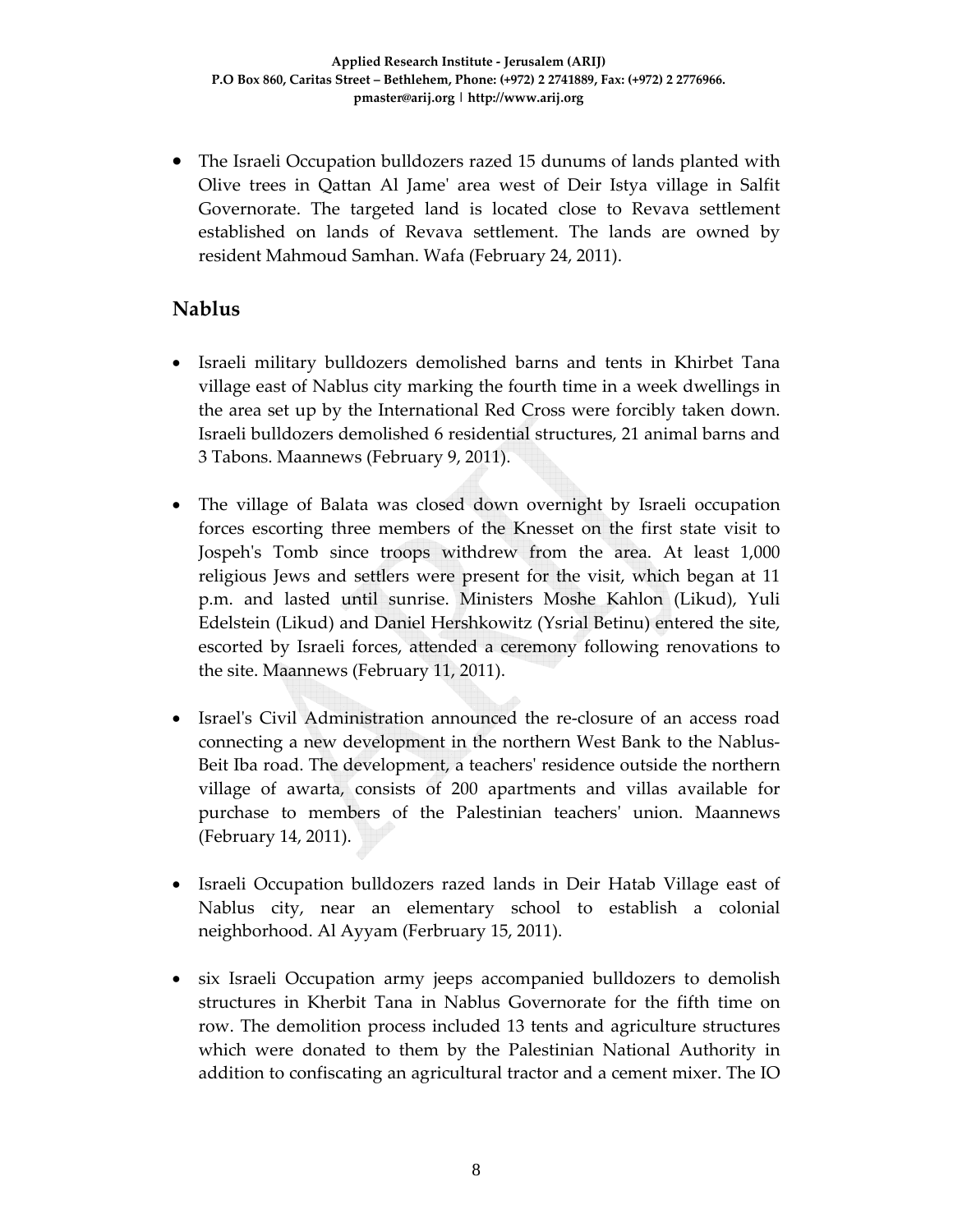army also gave Tana residents a military order to halt the construction at the school that was demolished two weeks ago. Wafa (February 20, 2011).

- Israeli settlers living in an illegal outpost cut with chainsaw 270 Olive trees planted in the area between Qusra and Duma south of Nablus city. Of the trees uprooted, 100 belonged to Abdul‐Razzaq Dawabsha, 100 to Muhammad and Shahada Dawabsha and 70 to Sabir Dawabsha.Wafa (February 21, 2011).
- Israeli settlers set fire into two Palestinian cars owned by Khaled Walid Najjar and Abdel Salam Abdel Hamid. Al Quds (February 24, 2011).
- Israeli Settlers of 'Arousa outpost south of Nablus city, near burin, set fire into a car owned by Basheer Al Zibin and tried to set fire into his house. Maannews (February 26, 2011).
- Israeli setlers of Yetzhar settlement uprooted 25 olive trees in Urif village south of Nbalus city. Al Ayyam (February 26, 2011).

# **Qalqilyia**

• Yesh Din organization handed head of kafr Qaddum village council a map which shows that the Israeli Occupation Authorities intend to take over 300 dunums of lands of the village in Jabala Al Aqraʹ (Al Aqraʹ mountain) and Abu As Souʹod park. Al Quds (February 1, 2011).

## **Tulkarem**

• The Israeli Occupation forces set up a temporary checkpoint at Beit Led Village east of Tulkarem city and obstructed Vehicular and Pedestraian movement. Al Ayyam (February 28, 2011).

## **Tubas**

• The Israeli occupation Authorities verbally notified a number of Palestinian families in Kherbit Yerza in Tubas Governorate in the northern valleys of their intention to destroy at any time, a number of buildings and facilities in kherbit Yerza without pre‐notice under the pretext that the families' presence in the area is illegal. The number of threatened families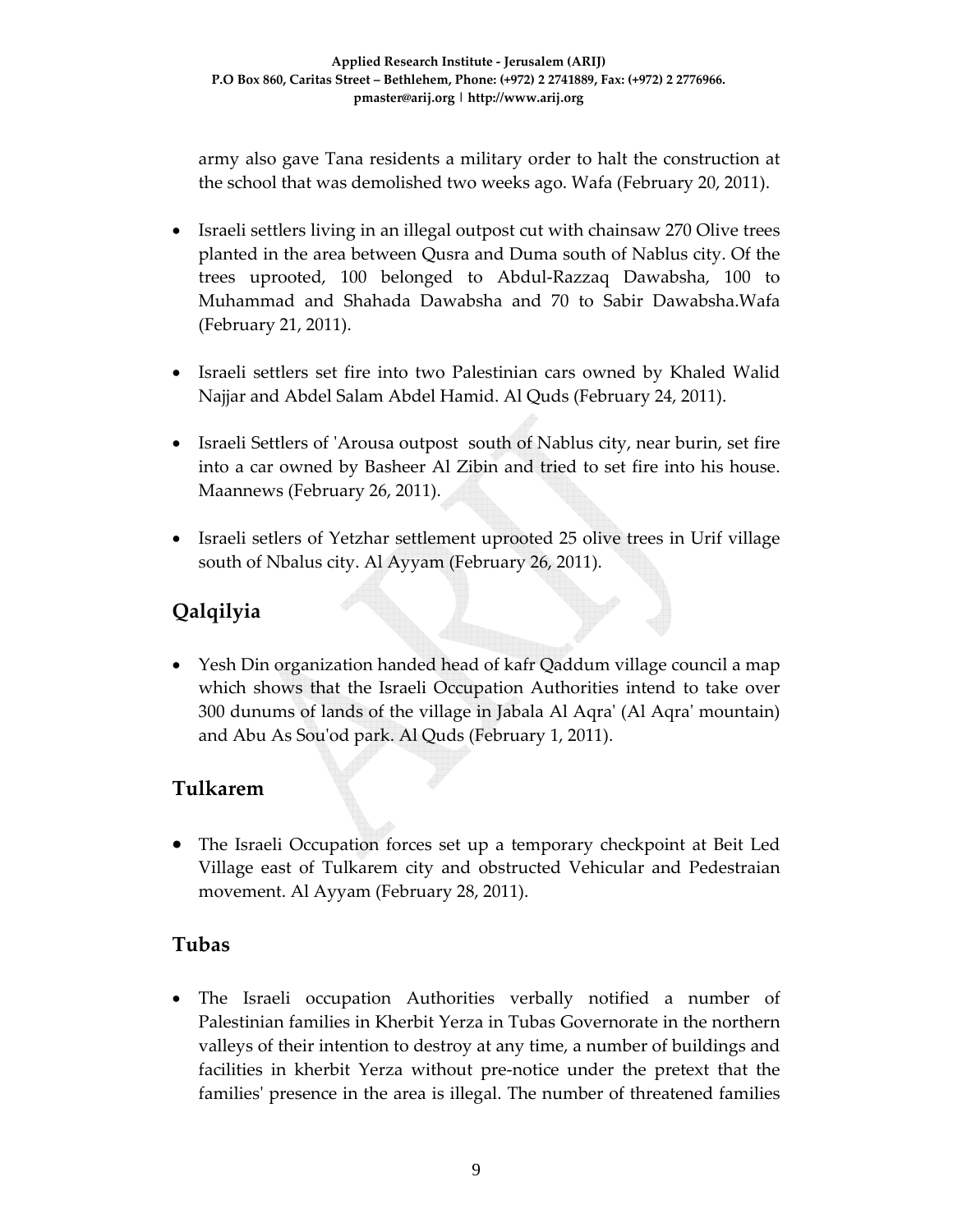in Kherbit Yerza is 10 structures and are owned by Naʹim Hafez Ahm,ad Masaʹid, Fawzi Mahmoud Mufdi ʹAnbousi, Muhammad Mahmoud Ibrahim Masaʹid, Khaled Muhammad Mahmoud Masaʹid, Hafez Naʹim Hafez Masaʹid, Fayez Hamed Abed Daraghmeh, Hasan Khalid Mahmoud Daraghmeh, Mahmoud Fawzi Mahmoud ʹAnbousi, Amir Khaled Mahoud ʹAnbousi, Sami Khaled Mahmoud ʹAnbousi. ARIJ (February 9, 2011).

• The Israeli Occupation bulldozers demolished a Mosque, 10 residential tents and other animal shelters in Kherbit Yerza east of Tubas city. Structures are owned by Naʹim Hafez Masaʹid, Fayez Hamed Masaʹid, Hasan Khaled Daraghmah, Sami Khaled Daraghmah, Khaled Mohammad Masaʹid, Muhammad Mahmoud Daraghmah, ʹAmir Khaled Daraghmah, Hafez Na'im Masa'id, Fawzi Mahmoud Masa'id, and Mahmoud Fawzi ʹAnbousi. The Isrtaeli Civil Administration also threatened to demolish three other structures in Kherbit Yerza owned by Mukhlis Naʹim Masaʹid, Fawzi Mahmoud Daraghmah and Fayez Hamed Daraghmah. DWG (February 17, 2011).

#### **Gaza**

- The Israeli tanks fired a number of shells at Al Shuga'iya neighborhood eastern side and Al Zaytouna neighborhood and targeted the house owned by Al Hams family which was completely destroyed as a result of the shelling. Al Quds (February 25, 2011).
- Israeli Occupation Authoritries intend to permanently close Karnei Border crossing (Locally known as Al Mintar crosing<sup>1</sup>) northeast of the Gaza Strip. Al Ayyam (February 27, 2011).
- Israeli warplanes shelled on the house of Ahmad Abu Shareb east of Al Bureij Refugee camp and completely destroyed it. The house of Abu Sharebʹs brother was partially damaged due to the shelling. Al Ayyam (February 27, 2011).

 <sup>1</sup> **Al Mintar/Karni crossing:** The Al Mintar/Karni crossing is a cargo terminal. Unlike most of the other border crossings it is maintained by the Israeli Airports Authority. The crossing was built in 1993 and is used to transport containers in and out of Gaza. This crossing point is the crossing point that controls the Gazan export and import.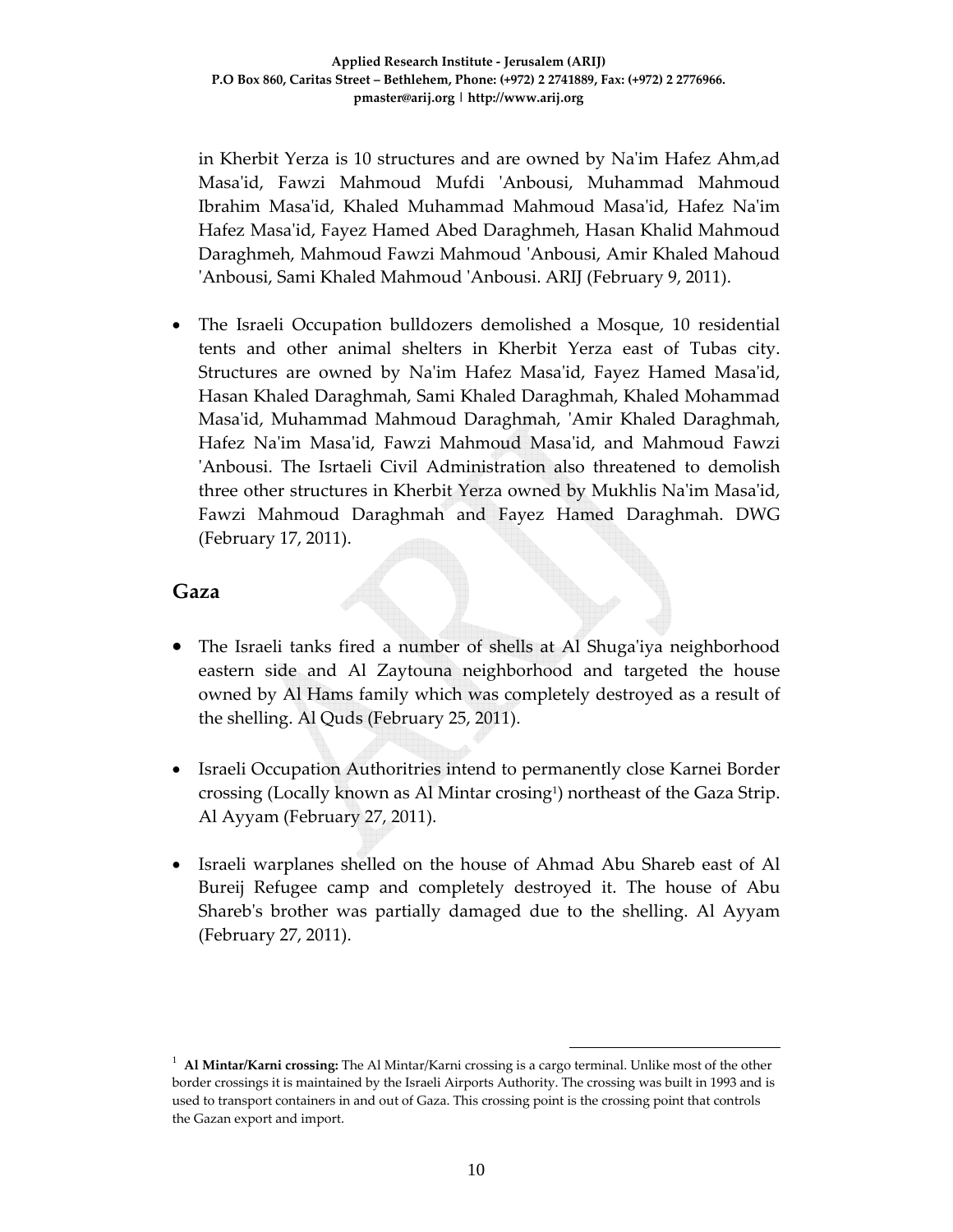• Israeli warplanes shelled on An Nusseirat Refugee camp in the Gaza Strip. The rockets landed on an empty land and caused damages to Al Iman mill and a number of nearby houses. Al Ayyam (February 27, 2011).

### **Others**

- Israeli Defense Minster Ehud Barak ratified a plan to legalize 25 colonial buildings that were constructed in Israeli settlements in the West Bank without license, of which 15 buildings were constructed in Netafim settlement and 10 buildings were constructed in Neve Tzuf (Halamish) settlement. Samanews (February 7, 2011).
- The United States vetoed a UN resolution that would have condemned Israeli settlements as "illegal" and called for an immediate halt to all settlement building.
- The Israeli Kenneset will discuss a new bill tomorrow to annex the West Bank to Israel despite Governmentʹs disapproval. The bill is proposed by MK Yaakov Katz, head of the of the National Union party. **PNN (February** 22, 2011)